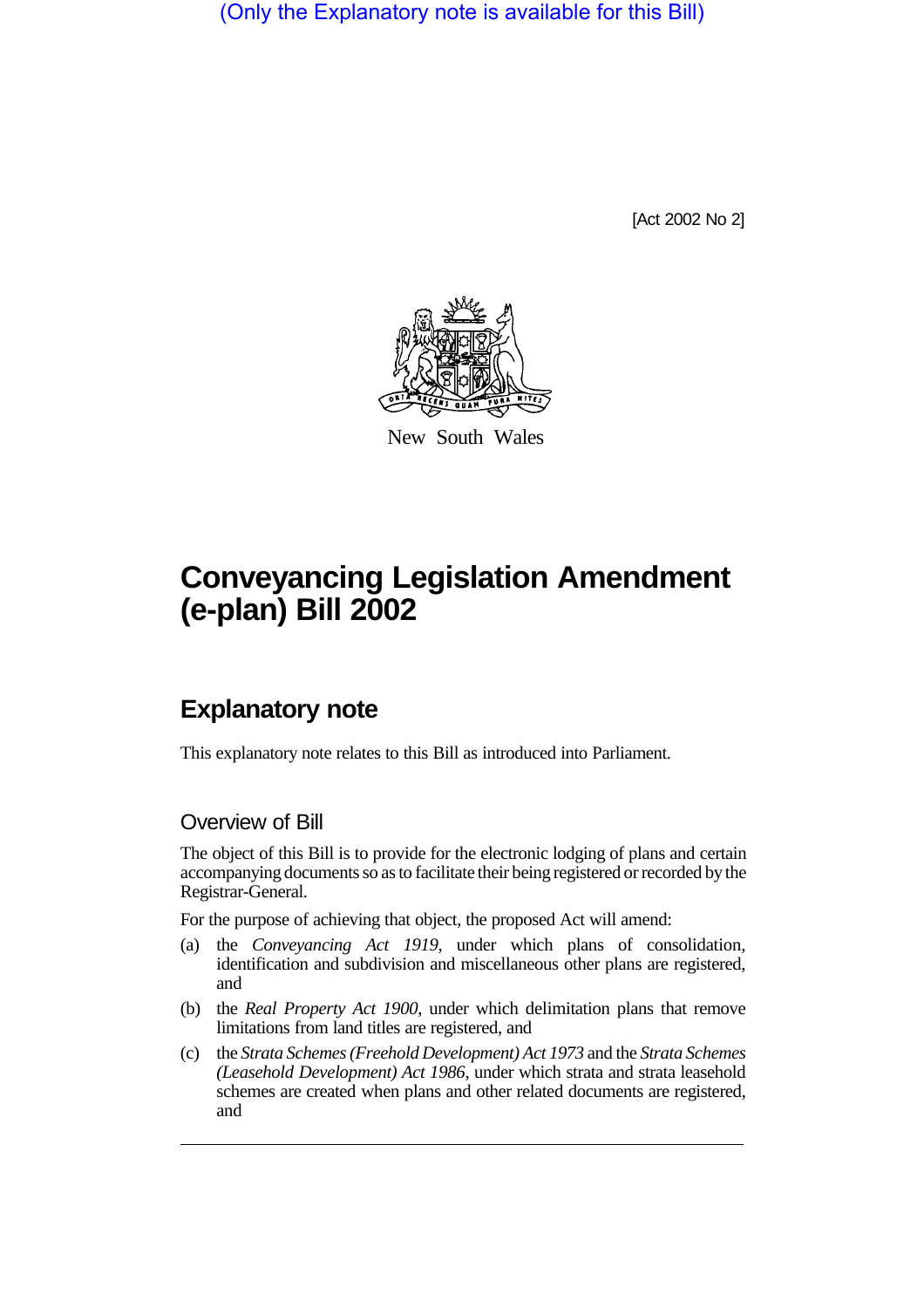Explanatory note

(d) the *Community Land Development Act 1989*, under which community, precinct and neighbourhood schemes are created when plans and other related documents are registered.

The proposed Act will also allow the Registrar-General to make the same presumptions about compliance with requirements in regard to plans lodged for registration as strata plans as can now be made in regard to plans lodged for registration as deposited plans.

### Outline of provisions

**Clause 1** sets out the name (also called the short title) of the proposed Act.

**Clause 2** provides for the commencement of the proposed Act on a day or days to be appointed by proclamation.

**Clause 3** is a formal provision giving effect to the amendments to the *Conveyancing Act 1919* set out in Schedule 1.

**Clause 4** is a formal provision giving effect to the amendments to the *Real Property Act 1900*, *Strata Schemes (Freehold Development) Act 1973*, *Strata Schemes (Leasehold Development) Act 1986* and *Community Land Development Act 1989* set out in Schedule 2.

## **Schedule 1 Amendment of Conveyancing Act 1919**

**Schedule 1 [1]** inserts proposed section 6A which explains how the *Conveyancing Act 1919* (*the Act*) applies to electronic form plans and other documents. The Act provides for the registration or recording of plans of consolidation, plans of identification, plans of subdivision and miscellaneous other plans relating to land that may or may not be under the *Real Property Act 1900*, but not land subject to strata schemes.

The proposed section extends references in the Act:

- (a) to plans or other documents to those in an electronic form, and
- (b) to the lodging of plans and other documents to the electronic lodging of a plan or document in such a form.

Other documents accompanying a plan that is lodged electronically are also required to be lodged electronically. Exceptions are made for certificates of title, office copies of court orders and other documents prescribed by regulations or excepted by the Registrar-General.

Explanatory note page 2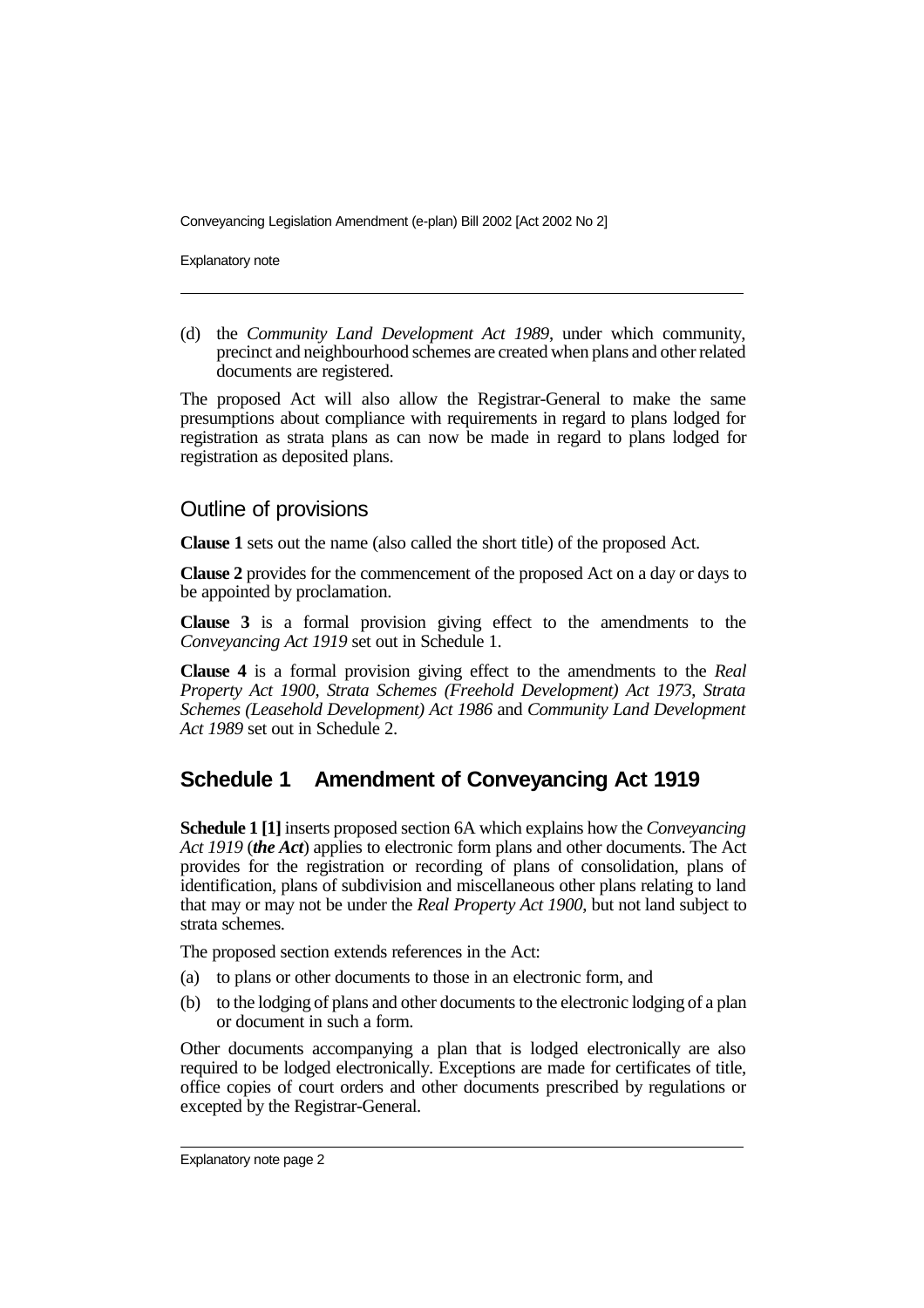Explanatory note

Signatures, seals, certificates, consents or other approvals required to allow the registration or recording of a plan lodged in electronic form are required to be endorsed on an approved form for signatures which is to be lodged electronically.

The proposed section extends to plans and other documents relating to land under the *Real Property Act 1900*.

**Schedule 1 [2]**, **[4]**, **[5]**, **[7]** and **[8]** make minor consequential amendments to various provisions of Division 3 of Part 23 of the Act relating to the registration of plans so as to accommodate the electronic lodgment of plans and other documents. Those provisions were written on the assumption that plans and other documents will be lodged manually in a hard copy format and will, at the time of registration, be signed or otherwise executed by the parties with estates or interests in the land affected by them.

**Schedule 1 [3]** inserts proposed section 195AA which sets up the e-plan system. This system will be able to be used by a person approved by the Registrar-General (and, if the terms of the approval allow, by others authorised by an approved person) to lodge plans and other documents electronically so they may be registered or recorded for the purposes of the Act and the *Real Property Act 1900*, *Strata Schemes (Freehold Development) Act 1973*, *Strata Schemes (Leasehold Development) Act 1986* and *Community Land Development Act 1989*. Approvals will be subject to such terms as are specified, and may be cancelled, by the Registrar-General.

**Schedule 1 [6]** amends section 195D to require signatures and consents needed for the registration or recording of a plan to be lodged in the same way as the plan. If a plan is lodged manually, the signatures and consents must be endorsed on the plan or on the form for signatures approved by the Registrar-General, in which case that form must also be lodged manually. If a plan is lodged electronically, the signatures and consents must be endorsed on the form for signatures approved by the Registrar-General which must also be lodged electronically.

**Schedule 1 [9]** amends section 195H to allow the Registrar-General to require electronic lodging of a replacement plan if a plan that was lodged electronically has been altered after being registered or recorded.

**Schedule 1 [10]**–**[13]** update section 196 which allows the Registrar-General to assume that all signatures and consents required for the registration of hard copy plans under the Act have been duly provided.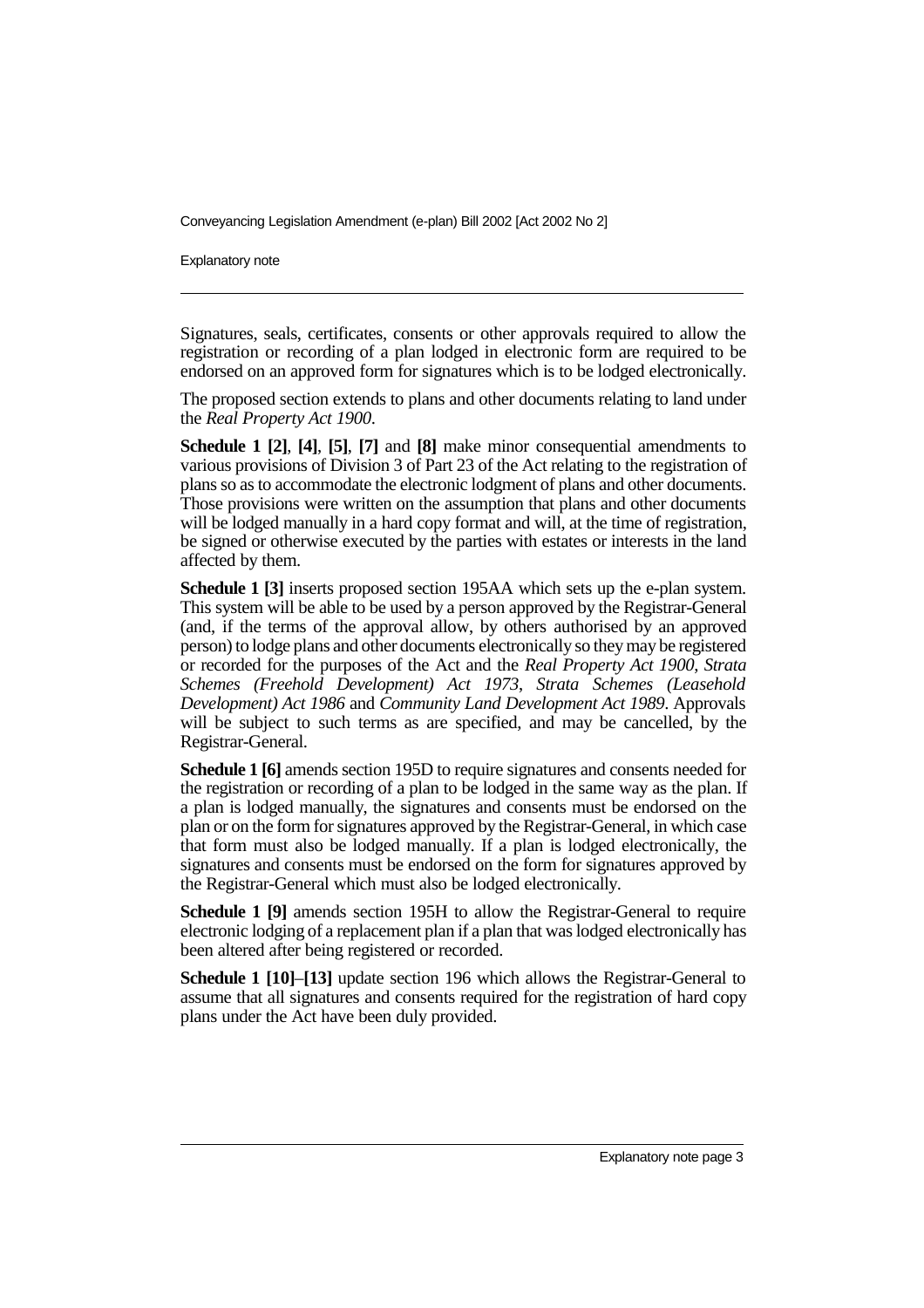Explanatory note

**Schedule 1 [14]** inserts proposed section 196AB to allow the Registrar-General to require a person who has lodged plans or other documents in electronic form for the purposes of the Act to provide copies of the plans or the original versions of the other documents before they are registered and for a period after they have been registered.

**Schedule 1 [15]** amends section 196H (3) by way of minor statute law revision to make it clear that the Registrar-General may dispense with the need for a person to sign a building management statement or an amendment of such a statement.

**Schedule 1 [16]** inserts proposed section 203A which gives the same effect as the original has to a hard copy dated and issued by the Registrar-General of a plan (or another document prescribed by the regulations) kept in electronic form that has been registered or recorded by the Registrar-General under any Act.

**Schedule 1 [17]** and **[18]** amend Schedule 9 to the Act to allow regulations of a savings or transitional nature to be made consequential on the enactment of the proposed Act and to validate the registration or recording of any plan that could have been validly registered or recorded before the commencement of an amendment made by the proposed Act only if the amendment had been in force.

## **Schedule 2 Amendment of other Acts**

#### **Real Property Act 1900**

**Schedule 2.1 [1]** inserts proposed section 3A which explains how the *Real Property Act 1900* (*the Act*) applies to electronic form plans and other documents. The Act provides for the registration of plans of survey (known as delimitation plans) which will remove limitations that were placed on the indefeasibility of certain titles to land when it was brought under the Act. The Act also allows the Registrar-General to require plans to be lodged in connection with an application to bring land under the Act, for the purpose of defining a boundary established by a determination under the Act and in other circumstances.

Proposed section 3A parallels proposed section 6A intended to be inserted by Schedule 1 [1] into the *Conveyancing Act 1919* which is more fully explained above in that item.

**Schedule 2.1 [2]** inserts proposed section 12AA to allow the Registrar-General to require a person who has lodged plans or other documents in electronic form for the purposes of the Act to provide copies of the plans or the original versions of the other documents before they are registered and for a period after they have been registered.

Explanatory note page 4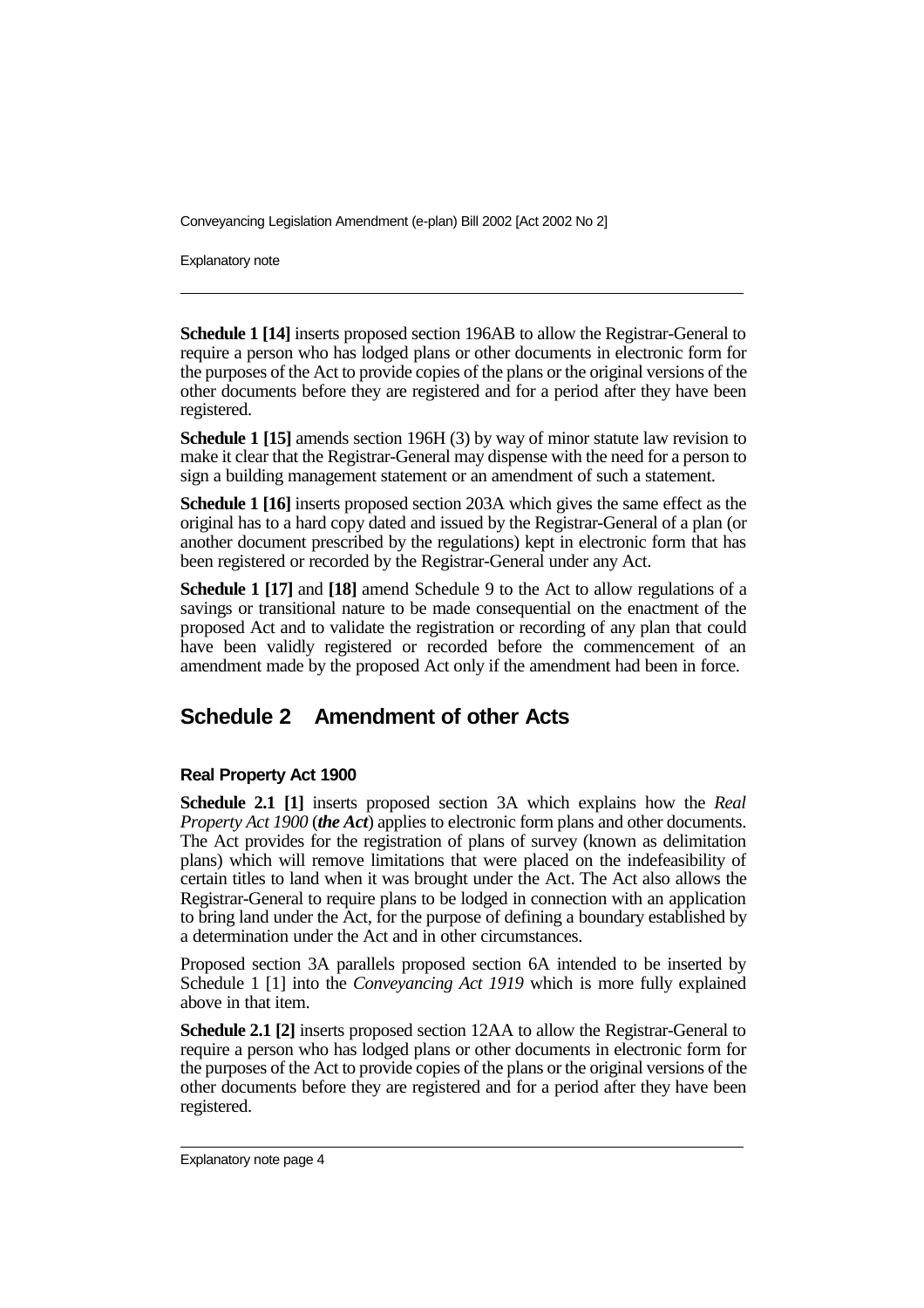Explanatory note

**Schedule 2.1 [3]**–**[6]** make minor consequential amendments to sections 28X, 114 and 135K of the Act so as to accommodate the electronic lodgment of plans. Those sections were written on the assumption that plans and other documents will be lodged manually in a hard copy format.

#### **Strata Schemes (Freehold Development) Act 1973**

**Schedule 2.2 [1]** inserts proposed section 6A which explains how the *Strata Schemes (Freehold Development) Act 1973* (*the Act*) applies to electronic form plans and other documents. The Act provides for the registration of strata plans and other plans relating to freehold strata schemes. Proposed section 6A parallels proposed section 6A intended to be inserted by Schedule 1 [1] into the *Conveyancing Act 1919* which is more fully explained above in that item.

**Schedule 2.2 [2]**–**[8]**, **[10]**–**[31]** and **[35]** make minor consequential amendments to or restate various sections of the Act so as to accommodate the electronic lodgment of plans and accompanying documents. Those sections were written on the assumption that plans and other documents will be lodged manually in a hard copy format.

**Schedule 2.2 [9]** amends section 14 (3) to correct an error in expression.

**Schedule 2.2 [32]** amends section 42 (1) to apply to plans lodged for registration under the Act all of the presumptions about regularity that apply to plans lodged for registration under Division 3 of Part 23 of the *Conveyancing Act 1919*.

**Schedule 2.2 [33]** and **[34]** amend section 42 to supply missing references relating to strata management statements and amendments of strata development contracts.

**Schedule 2.2 [36]** repeals section 49 to remove an obsolete requirement for the Registrar-General to supply copies of certain plans and documents and replaces it with a provision that allows the Registrar-General to require a person who has lodged plans or other documents in electronic form for the purposes of the Act to provide copies of the plans or the original versions of the other documents before they are registered and for a period after they have been registered.

#### **Strata Schemes (Leasehold Development) Act 1986**

**Schedule 2.3 [1]** inserts proposed section 5A which explains how the *Strata Schemes (Leasehold Development) Act 1986* (*the Act*) applies to electronic form plans and other documents. The Act provides for the registration of strata plans and other plans relating to leasehold strata schemes. Proposed section 5A parallels proposed section 6A intended to be inserted by Schedule 1 [1] into the *Conveyancing Act 1919* which is more fully explained above in that item.